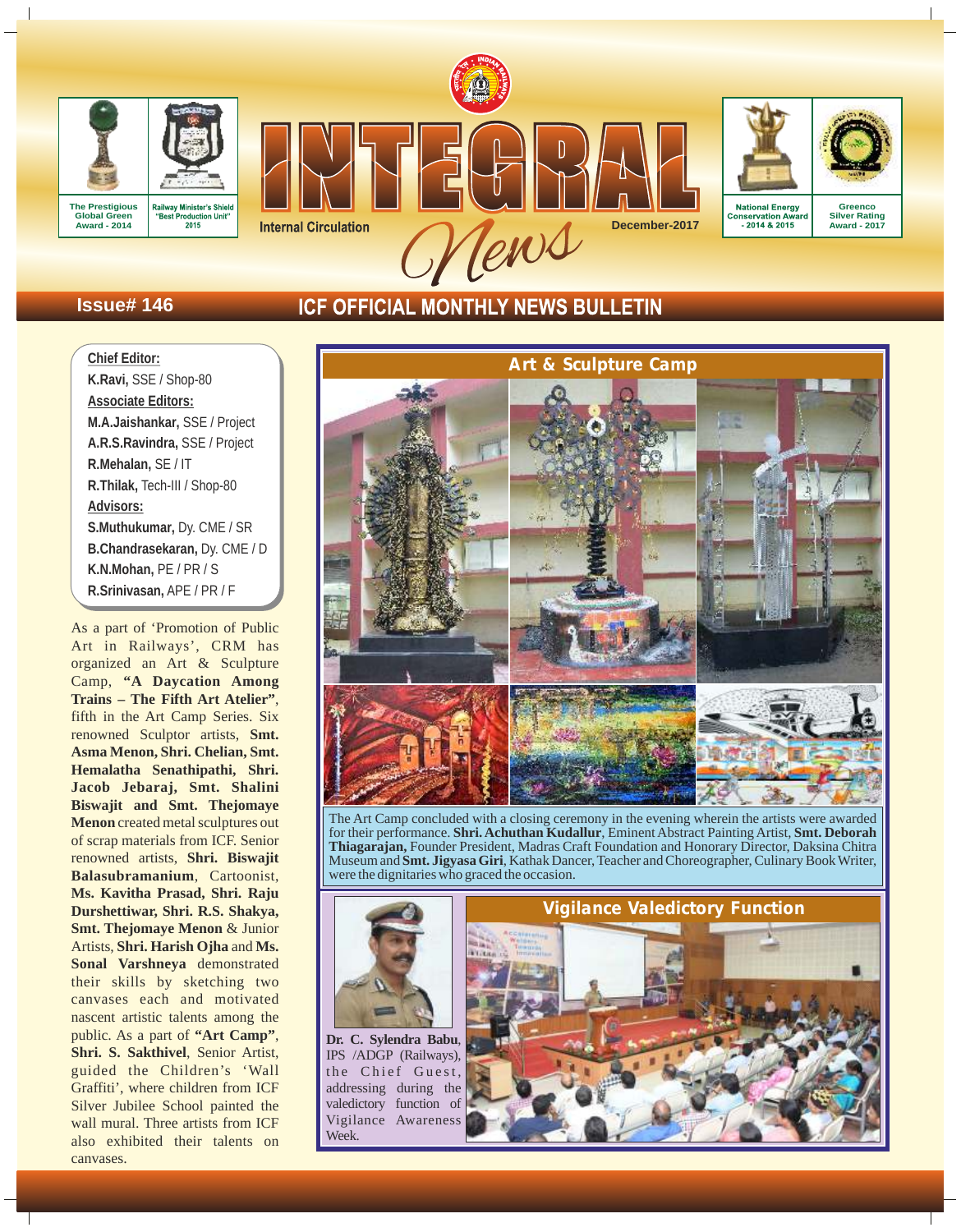Vigilance Awareness Week was observed at ICF from 30.10.2017 to 04.11.2017. The Valedictory Function of the Vigilance Awareness Week was held at ICF AWTI Auditorium on 11.11.2017. **Dr. C. Sylendra Babu**, IPS /ADGP(Railways), was the Chief Guest during the occasion. **"Vigilance Bulletin"** was released by the Chief Guest during the occasion followed by the distribution of prizes to the winners of the competition conducted during the Vigilance Awareness Week. **Shri. S. Mani**, General Manager/ICF and **Shri. S. Srinivas**, Chief Vigilance Officer / ICF, also graced the occasion.



ICF Sports Association organised the  $60<sup>th</sup>$  All India Inter-Railways Basket Ball Championship at ICF from 01.11.2017 to 07.11.2017. The Championship was last organized by ICF in 1972, where 12 teams participated, in which ICF had emerged Winners. Now the Championship was conducted here once again, after 45 years, in the 3 newly laid colourful synthetic courts.

**Shri. L.C. Trivedi**, Principal Chief Mechanical Engineer/ICF, inaugurated the event at ICF Dr. Ambedkar Arangam along with the Guest of Honour **Shri. R.K. Aadhav Arjuna**, Secretary, Tamil Nadu Basketball Association. Senior Officials of ICF and Officials of Tamil Nadu Basketball Association were present during the occasion. 21 various Zonal Railway Teams throughout India consisting of 350 players including many National & International players participated in the matches held between 01.11.2017 & 07.11.2017. Central Railway won the championship.



Additional tracks in LHB Shed was inaugurated by **Shri. G. Singamani**, Sr. Tech/40, in the presence of ICF's team of Officers and Staff on 01.11.2017.



Cultural competition for ICF employees and wards was conducted by ICF Cultural Association on  $4<sup>th</sup>$  and  $5<sup>th</sup>$  Nov at **Dr. AmbedkarArangam**.



Epoxy pathways in all wards of Shell Store was inaugurated by **Shri. J. Ezhilarasan**, OS/ SD, on 06.11.2017 in the presence of ICF's team of Officers and Staff.



Sukumar Grove at West Colony was inaugurated by **Shri. S. Sukumar**, Tech/Grade-I, in the presence of ICF's team of Officers and Staff on 06.11.2017.



ICF Institute conducted a computer course for the employees and their wards. President/ICF Institute (CDE/E) distributed the certificates to the students.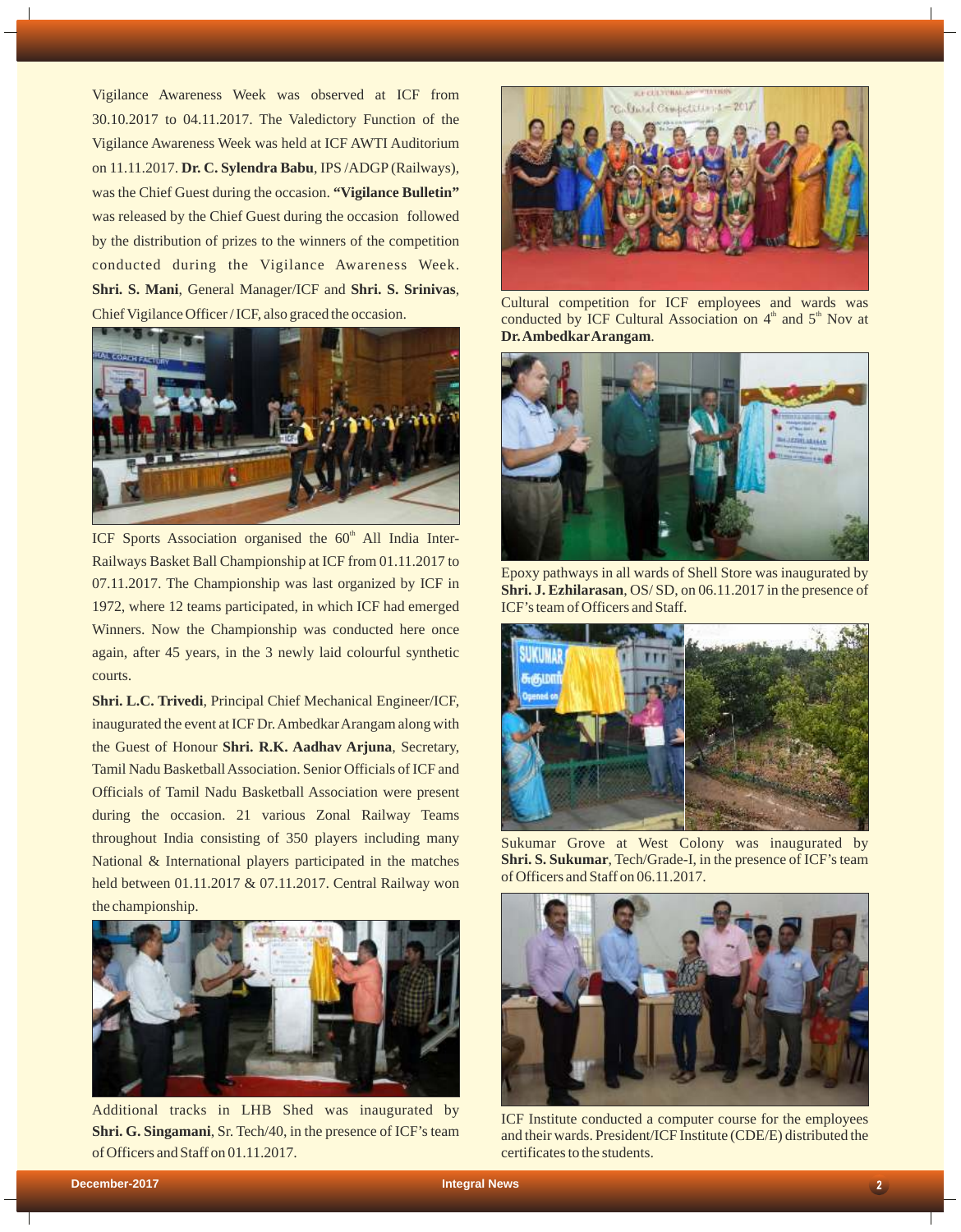

Amemorial containing photographs of all the 199 inaugurations conducted from Sep-2016 is on display near ICF family tree at Admin office. This was inaugurated by **Shri. P.Nagarajan**, Chief Photographer, on 07.11.2017 in the presence of ICF's team of Officers and Staff.



Aseminar on 'Emerging Trends in Welding Power Sources and their Maintenance Practices'was conducted at AWTI on 15.11.2017.



Site Support Office of M/s HYT-SAM India (JV), Pune, was inaugurated on 15.11.2017 by **Shri. K. Rengasamy**, Tech-I, in the presence of ICF's Team of Officers and Staff at Shop-16 /Shell division.



Walkers Park was inaugurated on 16.11.2017 by **Shri. S. Dhanashekar**, Sr. Technician, in Anna Nagar station area in the presence of ICF's team of Officers and Staff.



18.11.2017 was a remarkable day for I.C.F Silver Jubilee Nursery and Primary School as Parents Resource Centre was inaugurated by **Mr. Ramakrishnan**, C.T.I/ TTC, **Mr. Narayanan**, parent and **Mr. S. Padmanaban** in the school campus. This is an innovative approach to bring parents in educating themselves and also to educate their children. The information displayed is highly educative. Along with this a Grand Food Festival was also inaugurated by **Ms. Avanjali Dash**, Resource consultant. Yummy and mouth watering items, which were exclusively prepared by the parents, were presented in 16 stalls for sale. The parents participated very actively in this function.



ICF Cultural Association conducted a Cultural Programme on 24.11.2017 at **Dr. Ambedkar Arangam**. **Smt. Vidhya Thirumalai**, Vocalist & Yoga Expert, **Shri. C. N. Srinivasamurthy**, Violinist, Disciple of Violin Maestro Padma Bhushan Lalgudi **Shri. G. Jayaraman**, **Smt. Thulasi**. **Ve. R. Selvalakshmi**, Dancer, Founder of Vasudevan Nathalaya and **Smt. Rajasyamala Prakash** MA, ADFA, Dancer, Disciple of Guru **Padmasree Smt. Swarnasaraswathi**, Delhi, graced the occasion as Chief guests and distributed prizes to the winners of cultural competitions conducted by ICF.



Demo on CPR (Cardio Pulmonary Resuscitation) was done by **Shri. S. Ravi**, Corps Officer, St.John Ambulance, at Chintan Sabha Grah, in the presence of all Officers and Staff on 24.11.2017.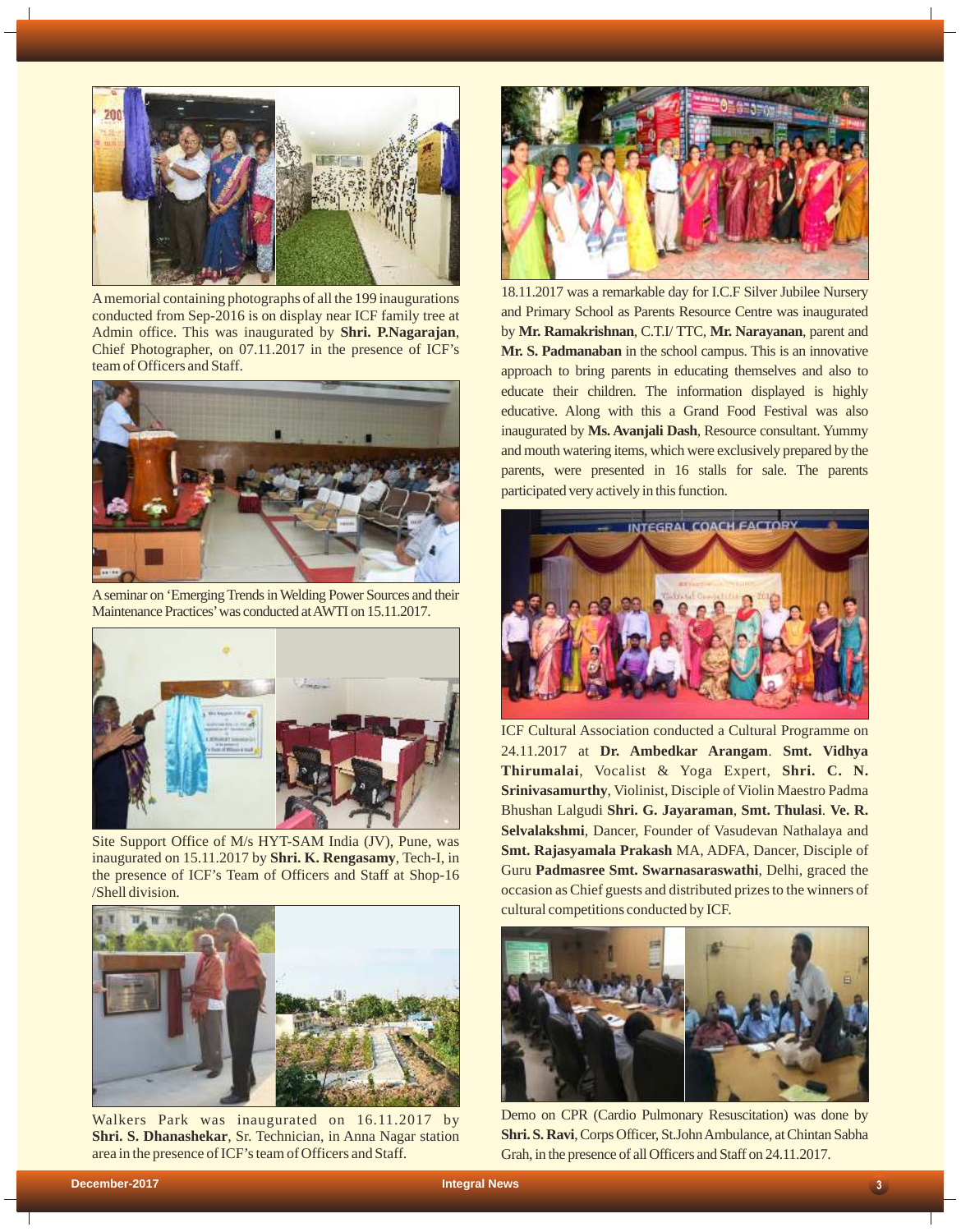

Model Ward ('B'Ward) was inaugurated by **Shri. T. Ponmani**, OS/Shell Depot, in the presence of ICF's team of Officers and Staff on 24.11.2017.



The Integral Club Lawn, new facility to the Integral Club, was inaugurated on 25.11.2017 by **Shri. Nizhalgal Ravi**, Cine Actor, **Padmashri. V. Bhaskaran**, Olympic Gold Medalist – Hockey and **Shri. Prithiveeraj**, Cine Actor, in the presence of ICF's team of Officers and Staff.



Badminton Courts was inaugurated by **Shri. K. Anandaraj**, Sr Tech/Shop-30, in the presence of ICF's team of Officers and Staff on 25.11.2017 at Mahakavi Bharathi Institute.



Art by Students and Teachers of ICF Higher Secondary School on school wall was conducted on 25.11.2017.



Seminar on 'Laser High Hybrid Welding and its Application' was conducted by **M/s. Fronius International**, Austria, at AWTI on 29.11.2017.



New Under Surface Lines at Shop-33 was inaugurated by **Shri. J. Ponsekar Jayakumar**, Tech-I/33, in the presence of ICF's team of Officers and Staff on 29.11.2017.



Endwall Fabrication Bay was inaugurated at Shop-16/Shell division by **Shri. R.David Muthuraj**, Dy.CME/Shell, in the presence of ICF's team of Officers and Staff on 30.11.2017.





**Selvi. K.Ratnapriya**, daughter of **Shri. S.Kumaravel**, Tech-I, Shop-18, has bagged  $6<sup>th</sup>$  place in Under 11 Girls Nationals Chess Championship held at Pune.



**Selvi. N. Reshma Priyadarshini**, daughter of **Shri. D. Nagarajan** Ch. S & WI/PB has won Gold Medal in  $7<sup>th</sup>$  Cultural Olympiad, an International Art & Culture contest held at Valladolid, near Madrid, Spain in the month of November. Her team won the group classical dance conducted by Akhil Bharatiya Sanksrutik Sangh's Global Council in association with Casa De la India & City Council of Valladolid, Spain

# **Do You Know?**



- Booking and allotment of ICF Kalyana Mandapams is done at Welfare Centre / Shell.
- Pension Adalat is conducted on  $15<sup>th</sup>$  of December every year.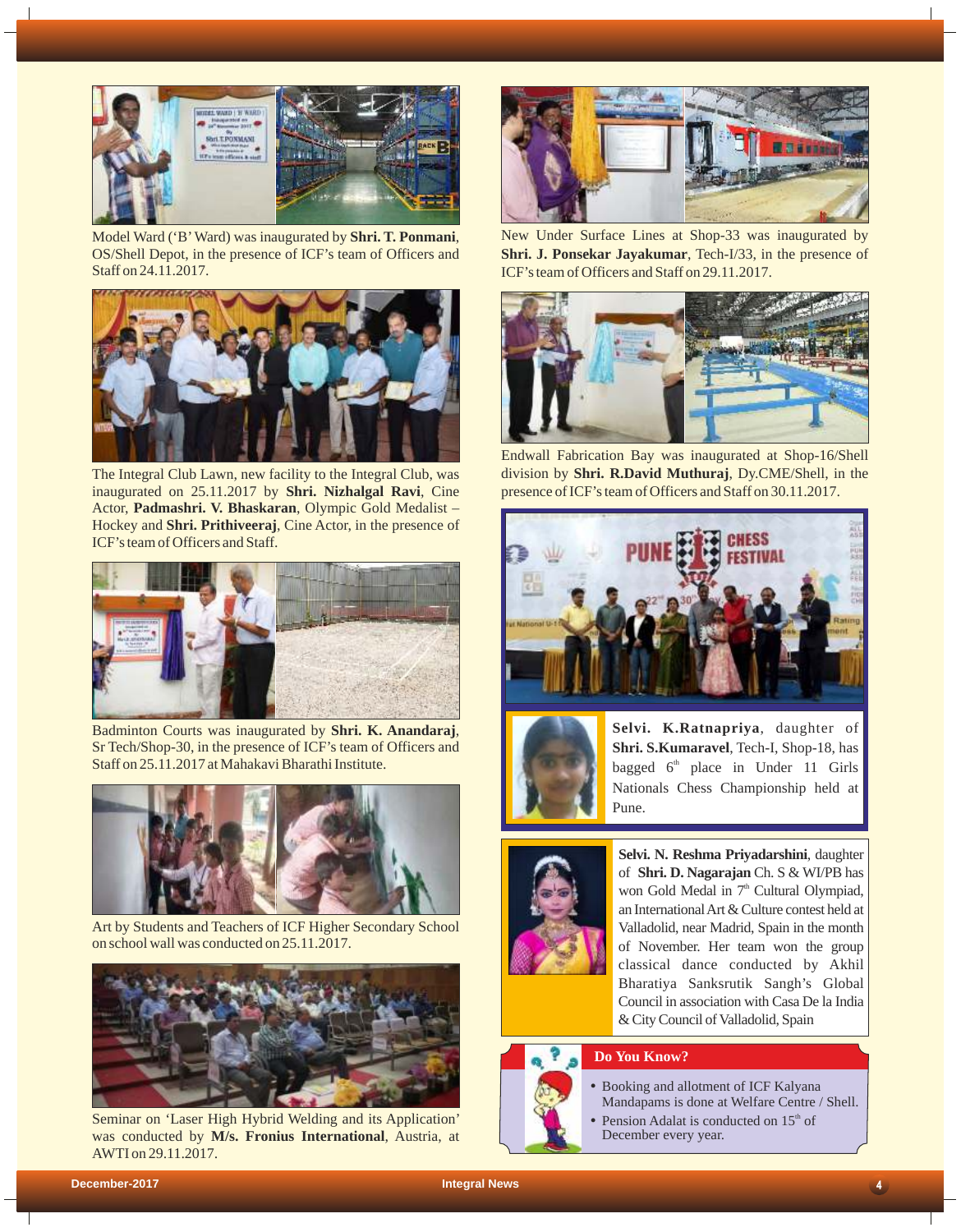## **PERSON OF THE MONTH**



**Shri. S. Asir Christopher,** SSE/S-20/Shell, October 2017







OS/Stores/S, September 2017

| <b>OFFICIAL POSTINGS</b> |                    |                |  |
|--------------------------|--------------------|----------------|--|
| <b>Name</b><br>Shri/Smt  | <b>Previous</b>    | <b>Present</b> |  |
| <b>R.P.Udaya Kumar</b>   | <b>PCEE</b>        | W.Rly          |  |
| <b>S.P.Vavre</b>         | CDE/E              | $+$ PCEE       |  |
| <b>Anil Kumar</b>        | <b>CPM</b>         | CAO/WPO/Patna  |  |
| <b>Amlan Tirkey</b>      | <b>CME/OA</b>      | $+$ CPM        |  |
| <b>M.Chandra Kumar</b>   | Dy CME/LHB         | Dy CME/S       |  |
| <b>V.Venugopal</b>       | WM/A/F             | Dy CME/LHB     |  |
| <b>K.T.Dominic</b>       | $PE/PR-1/S$        | SME/Plg/G      |  |
| K.N.Mohan                | $PE/PR-2/S$        | PE/PR/S        |  |
| <b>K.Pandian</b>         | <b>AWM/Project</b> | AWM/Plant/S    |  |

**Shri. K.C.Prakasam**, WM/Bogie-1/S, is nominated as Chairman of workers Canteen/Shell.

# *Quizz Corner*

- 1. Name the two components in GI [CGEGIS].
- 2. What is Boys service?
- 3. When is RPF raising day celebrated?
- 4. Expand DGSD.
- 5. When is Hindi Day celebrated?

# **Answer in next edition**

## **Previous issue Quizz answers.**

| $(1)$ 7.8%, $(2)$ 01.01.1998, $(3)$ 1976-77 |  |  |
|---------------------------------------------|--|--|
| (4) IRIEEN – Indian Railways Institute      |  |  |
| of Electrical Engineering, (5) Rail Ranjani |  |  |

# **ICF CIRCULARS**

### Ÿ **PB/LW/340/CBSE dt 29.11.2017:**

ICF Administration is planning to open a CBSE School from Standard I to Standard VIII from the academic year 2018-19. It is also proposed to extend the CBSE School from Standard IX to Standard XII in future.

The project will be carried out depending on the response of the employees for the CBSE School, employees who are willing to admit their wards in the CBSE School (Standard I to Standard VIII) may exercise their willingness in the format given below and submit the same to their respective offices on or before 18.12.2017. The concerned offices are requested to forward the application in one lot to Ch.OS/LW/PB **on or before 20.12.2017.**

# • PB/LW/112/Vol.VI dt 02.11.2017:

| S.<br>No. | <b>Name</b><br><b>Shri/Smt</b>           | <b>Designation</b>       | <b>Status in the</b><br>committee |  |  |
|-----------|------------------------------------------|--------------------------|-----------------------------------|--|--|
|           |                                          | <b>Nominated Members</b> |                                   |  |  |
| $_{01}$   | <b>S.P. Vavre</b>                        | <b>CDE/Elec</b>          | President                         |  |  |
| 02        | A.R. Suthakaran                          | APO/G                    | <b>Honorary Secretary</b>         |  |  |
| 03        | <b>P.K. Venkata</b><br>Subramanian       | Sr.AFA/Sales             | <b>Honorary Treasurer</b>         |  |  |
| 04        | V. Dhanasekaran                          | S&WI                     | Asst. Secretary                   |  |  |
| 05        | <b>SU.</b> Swarnamukhi                   | SSE/77B                  | Member/Civil/Works                |  |  |
| 06        | Diwakar Rama                             | SSE/74A                  | Member/Elec. Main                 |  |  |
|           | <b>Walgaye</b><br><b>Elected Members</b> |                          |                                   |  |  |
|           |                                          |                          |                                   |  |  |
| 07        | E. Sukumar                               | Tech.III 45/1116         | <b>Elected Members</b>            |  |  |
| 08        | <b>B. Thirunavukkarasu</b>               | Tech.II 21/7222          | <b>Elected Members</b>            |  |  |
| $^{09}$   | <b>B.</b> Palani                         | Tech.I 21/6334           | <b>Elected Members</b>            |  |  |
| 10        | <b>A. Senthil Murugan</b>                | Tech.I 21/6005           | <b>Elected Members</b>            |  |  |
| 11        | D. Baskaran                              | Tech.III 85/1116         | <b>Elected Members</b>            |  |  |
| 12        | <b>U.</b> Sreenivasalu                   | Tech.I 30/6672           | <b>Elected Members</b>            |  |  |
| 13        | <b>B.</b> Masilamani                     | Tech.I 30/6768           | <b>Elected Members</b>            |  |  |
| 14        | S. Durai Babu                            | Tech.II 30/7020          | <b>Elected Members</b>            |  |  |

The post of Joint Secretary will be nominated from among the elected members.

#### • **PB/LW/112/Vol.VI** dt 02.11.2017:

## Managing committee for APJ Abdul Kalam Institute

| S.<br>No.      | <b>Name</b><br>Shri/Smt      | <b>Designation</b> | <b>Status in the</b><br>committee |  |  |
|----------------|------------------------------|--------------------|-----------------------------------|--|--|
|                | <b>Nominated Members</b>     |                    |                                   |  |  |
| $_{01}$        | <b>Amlan Tirkey</b>          | CME/OA             | President                         |  |  |
| 02             | P.K. Sudhakar                | APO/Bills          | <b>Honorary Secretary</b>         |  |  |
| 03             | M. Senguttuvan               | Sr. AFA/MUTP       | <b>Honorary Treasurer</b>         |  |  |
| $\Omega$ 4     | <b>Beauno Annie Lawrence</b> | Ch.S&WI            | <b>Asst. Secretary</b>            |  |  |
| 0 <sub>5</sub> | <b>SU.</b> Swarnamukhi       | SSE/77B            | Member/Civil Works                |  |  |
| 06             | Diwakar Rama Walgaye         | SSE/74A            | Member/Elec. Main                 |  |  |
|                | <b>Elected Members</b>       |                    |                                   |  |  |
| 07             | <b>R.</b> Ragupathy          | SSE/22A            | <b>Elected Members</b>            |  |  |
| 08             | H. Karthik                   | Jr.Eng/30A         | <b>Elected Members</b>            |  |  |
| $^{09}$        | M. Suresh                    | Jr.Eng/72D         | <b>Elected Members</b>            |  |  |
| 10             | A V. Rajkumar                | OS/61A             | <b>Elected Members</b>            |  |  |
| 11             | <b>K.</b> Sudhir             | OS/29A             | <b>Elected Members</b>            |  |  |

The post of Joint Secretary will be nominated from among the elected members.

Constitution day was observed on  $27<sup>th</sup>$  Nov, since  $26<sup>th</sup>$  was a holiday. The preamble of the constitution of India was read aloud through the PAsystem throughout ICF. Staff also read it out in their respective workplace using the printout circulated.

| We deeply mourn the sudden demise of the following staff |                         |                    |                           |
|----------------------------------------------------------|-------------------------|--------------------|---------------------------|
| SI.<br>No.                                               | <b>Name</b><br>Shri/Smt | <b>Designation</b> | Pay Unit<br>Shop / Office |
|                                                          | Sri Jothi               | Sr.Tech            | $Shop-20$                 |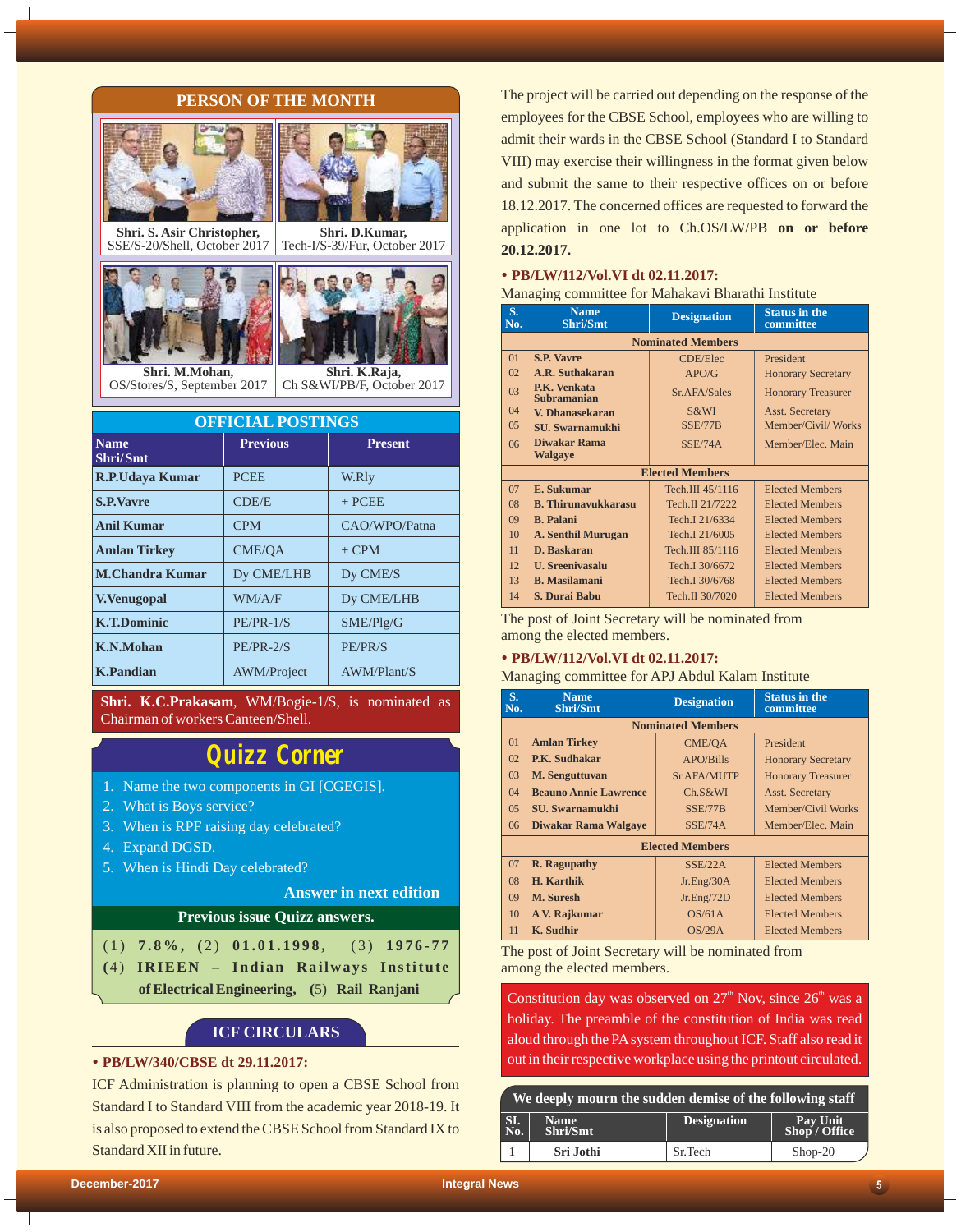# **RAILWAY BOARD CIRCULARS**

#### • RBE 159/2017:

Health and Malaria Allowance .

# • RBE 162/2017:

Compendium of New Pension System circulars of Central Govt

#### • RBE 163/2017:

Biometric Attendance System on Indian Railways

#### • **RBE 165/2017:**

Additional HRA for Railway employees serving in North Eastern Region, Andaman & Nicobar Islands, Lakshadweep islands and Ladakh.

#### • **RBE 172/2017:**

Safety and other safety categories- Revision of list & format.

#### Ÿ **RB-2006/Elec(G)/150/5/Part dt 10.11.2017**

All Zonal Railways, Pus & CTIs must plan for 100% LED lights in all residential buildings.

#### Ÿ **RB/2017/Trans/01/Policy/Pt.1 dt 30.11.2017**

Delegation of powers for empanelment of private hospitals for referral.

## Ÿ **RB/2017/Trans/Process Reforms/estt. Dt 29.11.2017**

Vigilance/D&AR clearance is not required in case of Officers/ Staff nominated to go abroad on duty.

#### Ÿ **RB/2017/Trans/Process Reforms/estt. Dt 29.11.2017**

Regarding Station/ Headquarters leave permission for going abroad on leave.

ICF Ball Badminton Team secured THIRD position in the All India Ball Badminton Tournament held at Jolarpettai, Tamilnadu from 29.10.2017 to 30.10.2017.

| <b>EMPLOYEES RETIRING on 31st December 2017</b> |                                |                     |                           |
|-------------------------------------------------|--------------------------------|---------------------|---------------------------|
| SI.<br>No.                                      | <b>Name</b><br><b>Shri/Smt</b> | <b>Designation</b>  | Pay Unit<br>Shop / Office |
| $\mathbf{1}$                                    | <b>Basith Khan.Y</b>           | Sr Tecn.            | 21                        |
| $\overline{2}$                                  | Sabbu Penchalaiah              | Sr Tecn.            | 23                        |
| $\overline{3}$                                  | Varadarajulu.S                 | Tecn. 1             | 23                        |
| $\overline{4}$                                  | Anbu.K                         | Sr Tecn.            | 48                        |
| 5                                               | Nageswara Rao.G                | Sr Tecn.            | 48                        |
| 6                                               | Dhanalakshmi.T                 | Sany. Cleaner       | <b>Civil Engg</b>         |
| $\overline{7}$                                  | Jairajan.A                     | <b>RPF</b>          | <b>RPF</b>                |
| 8                                               | <b>Margrate.D</b>              | Office Supdt        | <b>Stores</b>             |
| 9                                               | Selvanayagam.K                 | <b>Office Supdt</b> | <b>Stores</b>             |
| 10                                              | Anandaraj.K                    | Sr Tecn.            | 30                        |
| 11                                              | <b>Chandran.B</b>              | Sr Tecn.            | 30                        |
| 12                                              | Ebenezer Udhayakumar.J         | Sr Tecn.            | 30                        |
| 13                                              | Lakshminarayanan.AS            | Sr Tecn.            | 30                        |
| 14                                              | Shankar.K                      | Sr Tecn.            | 30                        |
| 15                                              | <b>Sivaprakash Rao.P</b>       | Sr Tecn.            | 30                        |
| 16                                              | Vijayakumar.G                  | Sr Tecn.            | 30                        |
| 17                                              | Paramesan.S                    | Sr Tecn.            | 32                        |
| 18                                              | Vijaya.A                       | Tecn. 3             | 34                        |
| 19                                              | Balaraman.S                    | Tecn. 2             | 54                        |
| 20                                              | Krishnan.K                     | Sr Tecn.            | 54                        |
| 21                                              | Palani.M                       | Sr Tecn.            | 80                        |
| We wish them A Hanny & Peaceful Retired Life!   |                                |                     |                           |

*We wish them A Happy & Peaceful Retired Life!*

**Furnishing Stores depot will be working on Sundays for receipt of material and clearance of trucks.**

# **Autonomous Rail Rapid Transit (ART)**

**Autonomous Rail Rapid Transit** (ART) is a railless system for urban passenger transport, similar to other guided busways. Developed by CRRC Zhuzhou Institute Co Ltd, it was unveiled in Zhuzhou in Hunan province, China, on 2 June 2017.

The product has been described as a crossover between a train, a bus and a tram. Its external appearance, composed of individual, fixed sections joined together by articulated gangways, resembles a rubber-tyred tram, although it has the flexibility to move around like a normal articulated bus.

## • **Description**

An ART train with three carriages is approximately 30 metres (98 ft) long and costs approximately 15 million yuan (USD \$2.2 million) to build. It can travel at a speed of 70 km/h (43.5 mph) and can carry up to 300 passengers. A five-carriage train provides space for 500 passengers. Two trains can follow each other at close proximity without being mechanically connected. The entire train has a low-floor design from a space frame with bolted-on panels to support the weight of passengers. It is built as a bi-directional vehicle, with driver's cabs at either end allowing it to travel in either direction at full speed.

#### **• Sensors and batteries**

The ART is equipped with various sensors to assist the driver in following the route on a virtual track, or to make detours in case of traffic jams. ALane Departure Warning System helps to keep the vehicle in its lane and automatically warns, if it drifts away from the lane. A Collision Warning System supports the driver on keeping a safe distance with other vehicles on the road and if the proximity reduces below a given level, it alerts the driver by a warning sign. The Route Change Authorization is a navigation device, which analyzes the traffic conditions on the chosen route and can recommend a detour to avoid traffic congestion. The Electronic Rearview Mirrors work with remotely adjustable cameras and provide a clearer view than conventional mirrors including an auto dimming device to reduce the glare.

The train is powered by lithium–titanate batteries and can travel a distance of 40 km (25 miles) per full charge. The batteries can be recharged via current collectors at stations. The recharging time for a 3 to 5 km (2 to 3 mile) trip is 30 seconds, and for a 25 km (15 mile) trip, 10 minutes.

#### **•** Benefits and limitations

Having no permanent track enables flexible operations according to traffic conditions, e.g. by suggesting detours in case of road traffic accidents or ongoing construction work. The vehicle based system interacts with an intelligent signal communication feature enabling priority pass at traffic ligths. The railless system provides low construction and maintenance cost, because there are no railway tracks to maintain. Using quick charge batteries reduces the need for overhead cables en route between the stations and produces no exhaust gases within urban areas.

Since the ART is a guided bus system, ruts and depressions will be worn into the road by the accurate alignment of the large number of wheels, which are controlled by the multi-axle steering system. The suitability of the system for winter climate has been considered but not yet been proven on ice and snow.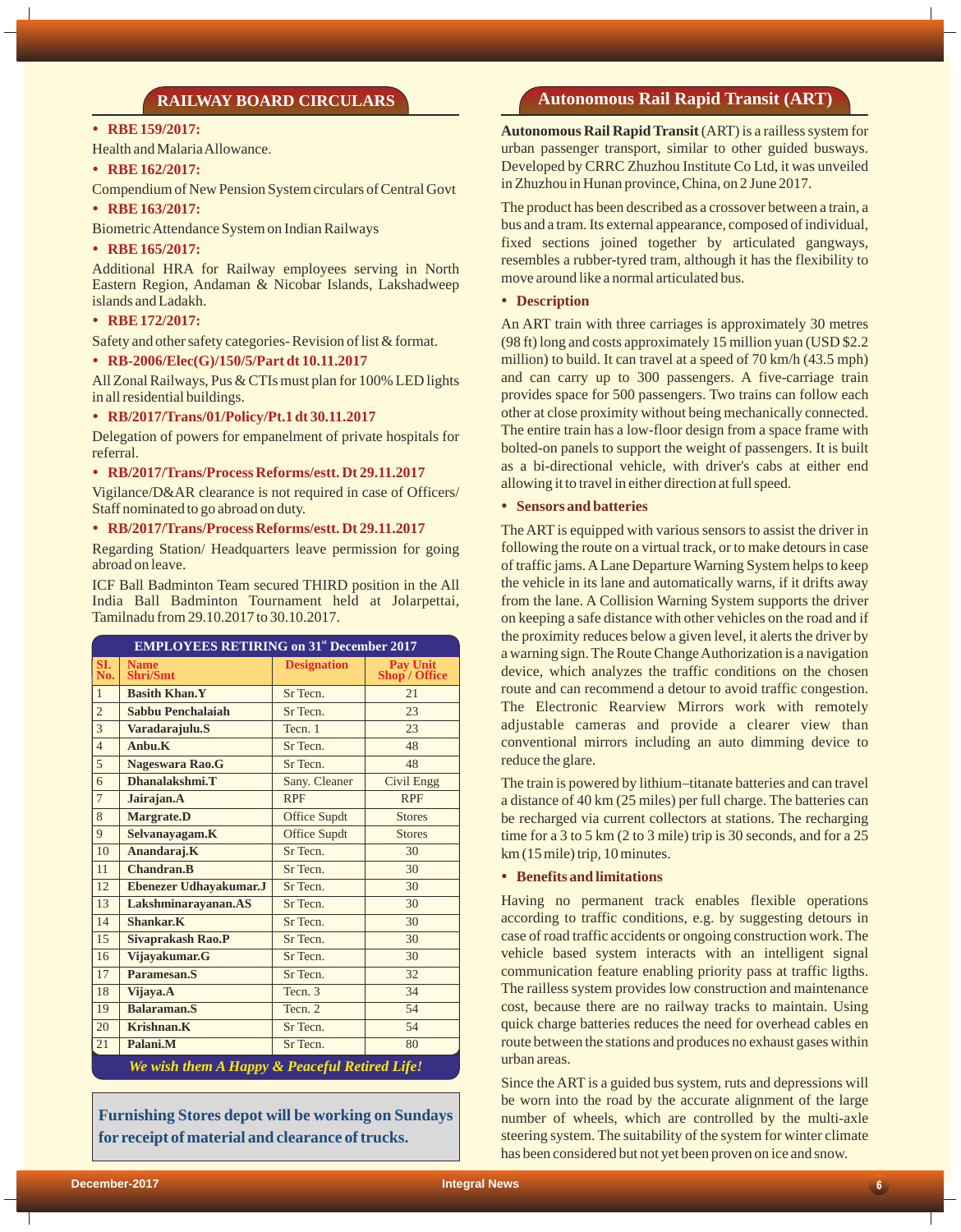# **•** Test track

A 6.5 km (4 miles) long ART line will be built through downtown Zhuzhou and will be inaugurated in 2018. The lanes are at least 3.83 m (12,5 ft) wide and have a minimum turning radius of 15 m (49,2 ft).

The world's first driverless Autonomous Rail Rapid Transit system started a test run in the city of Zhuzhou in central China's Hunan Province on 23.10.2017.

The electric vehicles run on an Autonomous Rail Rapid Transit, an urban transport system that has been described as a cross between a bus, train and tram.

The three-carriage vehicle is 32 meters long, has a maximum speed of 70 km per hour and can carry up to 300 passengers. Equipped with sensors, it can read the dimensions of a road.

Currently it travels on a 3.1-km route with four stations, between Shennong Theater and a sports center.

A9 km long route is also being planned, which will link with the current one to form a loop.

The system and vehicle were developed by the research arm of CRRC Zhuzhou Locomotive, which produces key parts for China's high-speed railway.

Feng Jianghua, chief engineer and vice general manager of the CRRC Zhuzhou subsidiary, said the vehicle had successfully undergone 24 hours of non-stop road tests.

The self-driving system comes as a three-carriage or fivecarriage unit. The vehicles can travel for 25 km after a 10 minute charge.

The three-carriage unit will be put into regular service from next year.

The developer said that the system cost just one-fifth a traditional tram system that was priced at 150 million yuan (22.6 million U.S. dollars) to 200 million yuan for each kilometer of the route.



ABHAYAM- Hospice, a unit of Chennai Pain Palliative Care, was inaugurated on 19.11.2017 at Sholavaram Post, Chennai by **Shri. O. Panneer Selvam**, Dy Chief Minister / Tamilnadu. ABHAYAM provides a choice of comfort care for the chronically ill patients' pain and symptoms. It does everything free of cost for palliative patients. Many of the volunteers are from ICF including **Shri. P.G. Santhosh**, **Shri. C.T. Babu** and **Shri. M.C. Shahul Hameed**of B-Shop, **Shri. Latheef KPA**, **Shri.Vijayakumar** and **Shri. P. Prakash** of Shop-29, **Shri. P.V. Sunilkumar** / Shop-30 and **Mrs. Suseela Chandrasekar**, Chief matron / ICF hospital.

98<sup>th</sup> Regional competition results of Act Apprentices announced. TTC / ICF participated in regional competition along with 1000 institutions.

The results are

2. Welder - **WINNER**

3. Fitter - **RUNNER**.

This is the hat-trick event for All India competition.

| <b>Important Deadlines</b>                                       |                                        |                                             |  |
|------------------------------------------------------------------|----------------------------------------|---------------------------------------------|--|
| <b>Service</b>                                                   | <b>Deadline for</b><br>linking Aadhaar | <b>Consequences of</b><br>non-compliance    |  |
| <b>PAN</b>                                                       | December 31, 2017                      | I-T returns will not be<br>processed        |  |
| <b>Banking</b>                                                   | December 31, 2017                      | <b>Accounts will be</b><br>blocked          |  |
| Mutual funds/<br><b>Stocks</b>                                   | December 31, 2017                      | <b>Account will turn</b><br>non-operational |  |
| <b>Insurance</b><br><b>Policies</b>                              | December 31, 2017                      | Policies will be<br>inaccessible            |  |
| <b>Post office</b><br>schemes-PPF,<br>KVP, deposits,<br>NSC, etc | <b>December 31, 2017</b>               | <b>Accounts will be</b><br>blocked          |  |
| <b>Telecom</b>                                                   | <b>February 28, 2018</b>               | Number will be<br>deactivated               |  |
| <b>Social benefit</b><br>services like<br>LPG and<br>pension     | March 31, 2018*                        | Access to benefits<br>will be curtailed     |  |

\* The central government has agreed to extend the deadline up to March  $31<sup>st</sup>$  for those who do not have Aadhaar

# **RECENT IMPROVEMENTS in ICF COACHES**

The doorway Stainless Steel chequered sheet changed from two pieces to single piece eliminating middle joint and water seepage problem.

Stainless Steel inspection cover on floor in EMU coach is replaced with powder coated aluminium cover with locking provision in one Rake. This will be proliferated based on the feedback.

### **Best-in-Class FRPModularToilet**

In an effort to get best-in-class toilet system, ICF has placed order for FRP modular toilet with the firm M/s BFG International which has supplied toilets to European trains. This firm has a manufacturing unit near Chennai for the manufacture of Metro coach interiors. The first set of toilet modules were fitted on LWS coach.